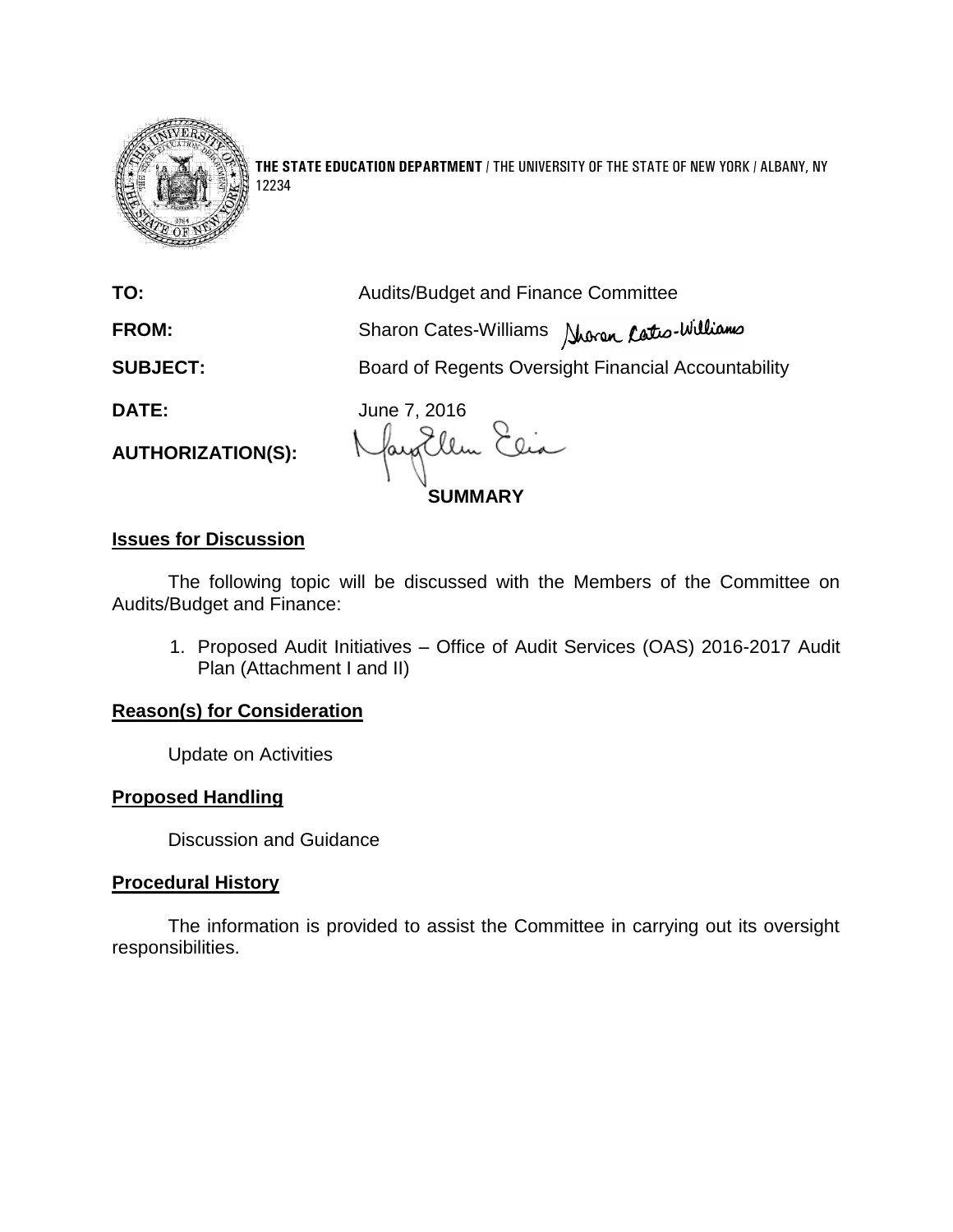### **Background Information**

1. Proposed Audit Initiatives - The Committee is being briefed on the initiatives the OAS plans to pursue during the period July 1, 2016 through June 30, 2017.

### **Recommendation**

Guidance and input sought for the proposed audit initiatives. No action required for presentation of audits.

### **Timetable for Implementation**

N/A

The following materials are attached:

- Summary of 2016-2017 Audit Plan (Attachment I)
- 2016-2017 Audit Plan (Attachment II)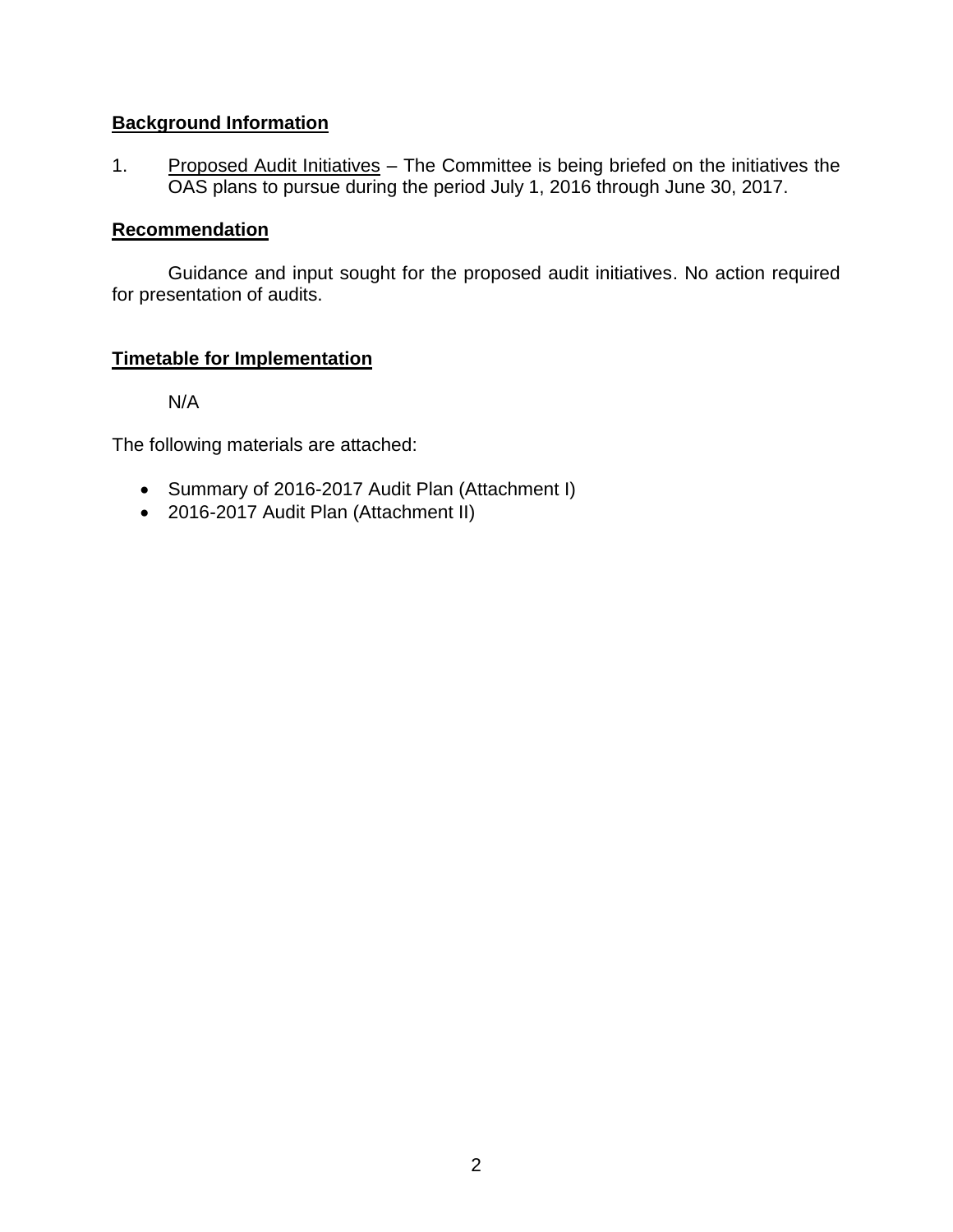## **Areas Recommended for Audit Based on Expected Staffing July 2016 – June 2017**

### Audits of School Districts/BOCES/Charter Schools

- Employment Preparation Education (EPE) Program The audits will determine if EPE funds were used exclusively for EPE programs; if the programs were conducted in compliance with applicable laws, rules and regulations; if the program has the necessary supporting documentation/files; if reported contact hours are accurate; and if EPE service providers have the necessary certifications.
- Data Reliability Audit Audits will focus on graduation rates and attendance rates reported to the Department by districts/schools. Audits will examine district records to ensure that they support the rates reported.
- Re-evaluation of Charter Schools The New York State Board of Regents, through its administrative body, the New York State Education Department, is authorized to oversee and monitor each charter school authorized by the Regents in all respects, including the right to visit, examine and inspect the charter school and its records. Audits will ensure that each charter school is in compliance with all applicable laws and regulations, and the terms and conditions of the Charter.
- Smart School Bond Act of 2014 Audits will examine the reliability of expenditure data that has been submitted by districts for expenses incurred in implementing their approved Smart Schools Investment Plans.

### Community Based Organizations Recipients of Federal Funds

• 21<sup>st</sup> Century Title IV Funds – The Department is the pass-through organization that has oversight responsibilities for these federal funds. Audits will focus on community based organizations that are at risk of claiming reimbursement for inappropriate expenditures and lack accounting systems to appropriately account for the funds.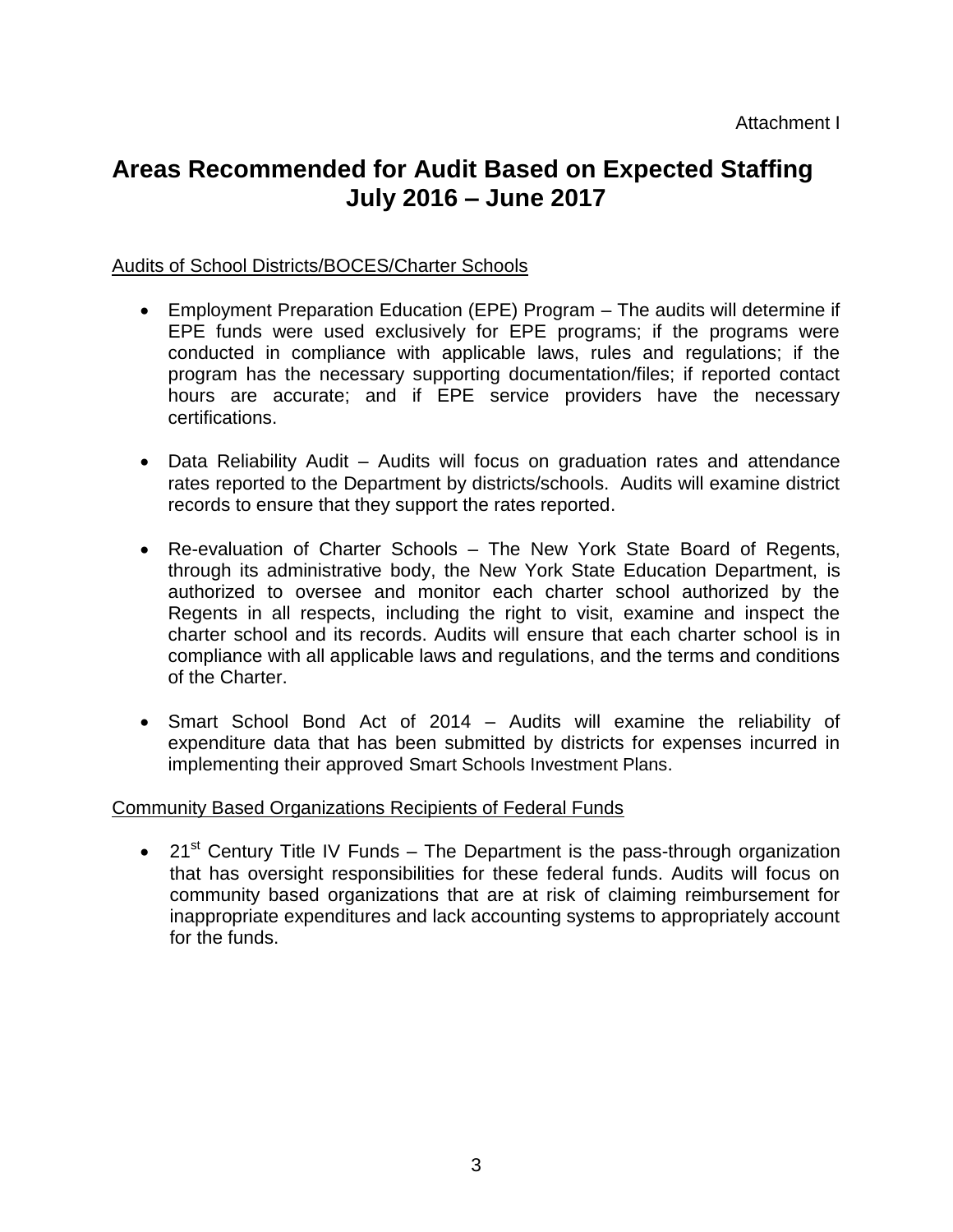### Internal Audit of Department Operations

- Internal Controls Certification The Department is required to maintain adequate internal controls over the payment process to support the validity of the agency claim certification for processing payments. Each year, the State Comptroller will require agency heads to assess the internal controls for one or more specified area(s) each year.
- Accounts Receivable Receipts Audits will focus on understanding the policies and procedures related to cash receipts within the Department and determining whether amounts collected are recorded accurately and timely. The transaction testing will ensure controls are adequate; transactions are adequately supported and reported; and the segregation of duties throughout the revenue recognition process is appropriate.
- ACCES Maintenance and Transportation The audit will ensure adequate policies and procedures are in place for the Department's review and approval of payments made to consumers.
- Smart Schools Bond Act Audit will ensure there are adequate policies and procedures related to the Smart Schools Bond Act and determine whether the processes in place are appropriate, the approval process of districts' Smart Schools Investment Plans are timely and efficient, and all related requirements are satisfied to receive funds.

### Fraud, Waste, and Abuse Hotline Follow-up

Continue to follow-up on complaints or refer to appropriate office or agency.

### Review of Financial Statements, Single Audit Reports, and Other Fiscal Data

- Financial Statements and Single Audit Reports financial condition, and compliance with reporting requirements. A management decision is issued by OAS on behalf of the Department for all applicable single audit findings.
- Other analyses of school districts, charter schools, and colleges and universities are provided upon request from Department staff.
- Collection and review of corrective action plans issued by school districts and BOCES in response to audits.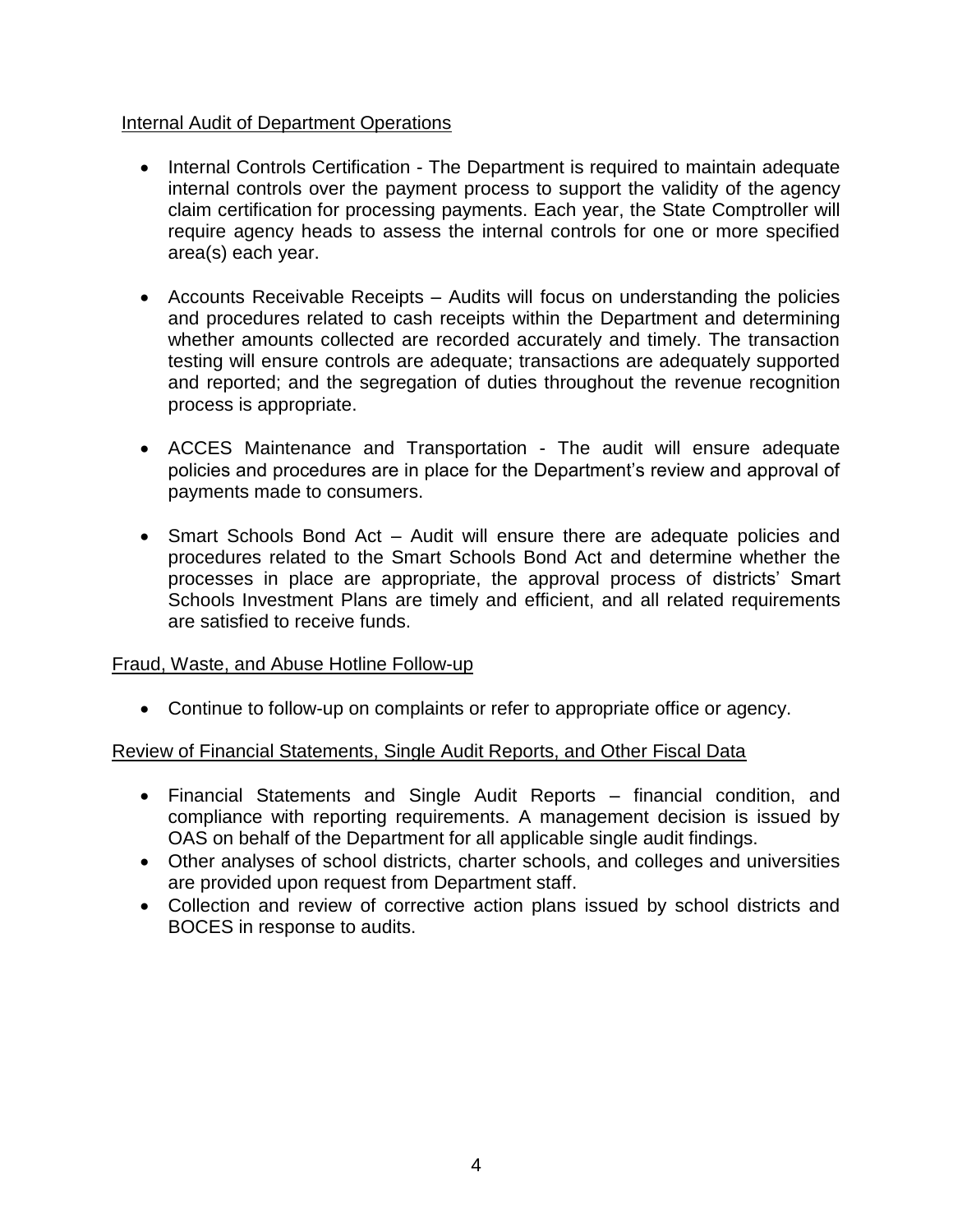### Other Activities - Technical Assistance and Training

- Continue to provide technical assistance and information to Department staff, USNY institutions, government officials, and others.
- Continue to collaborate with various organizations (OSC, Association of School Business Officials, NYS Society of CPAs, NYS School Boards Association, and others) to improve fiscal accountability.
- Upon request, continue to provide training sessions to school business officials, school board members, superintendents, CPAs, and others (in conjunction with Department program staff).
- Professional auditing standards require that auditors receive Continuing Professional Education (CPE) to maintain and enhance their skills and proficiency. The Department has been supportive of the need for CPEs and has made resources available. OAS will continue to monitor CPEs for each of its auditors and seek cost-effective training.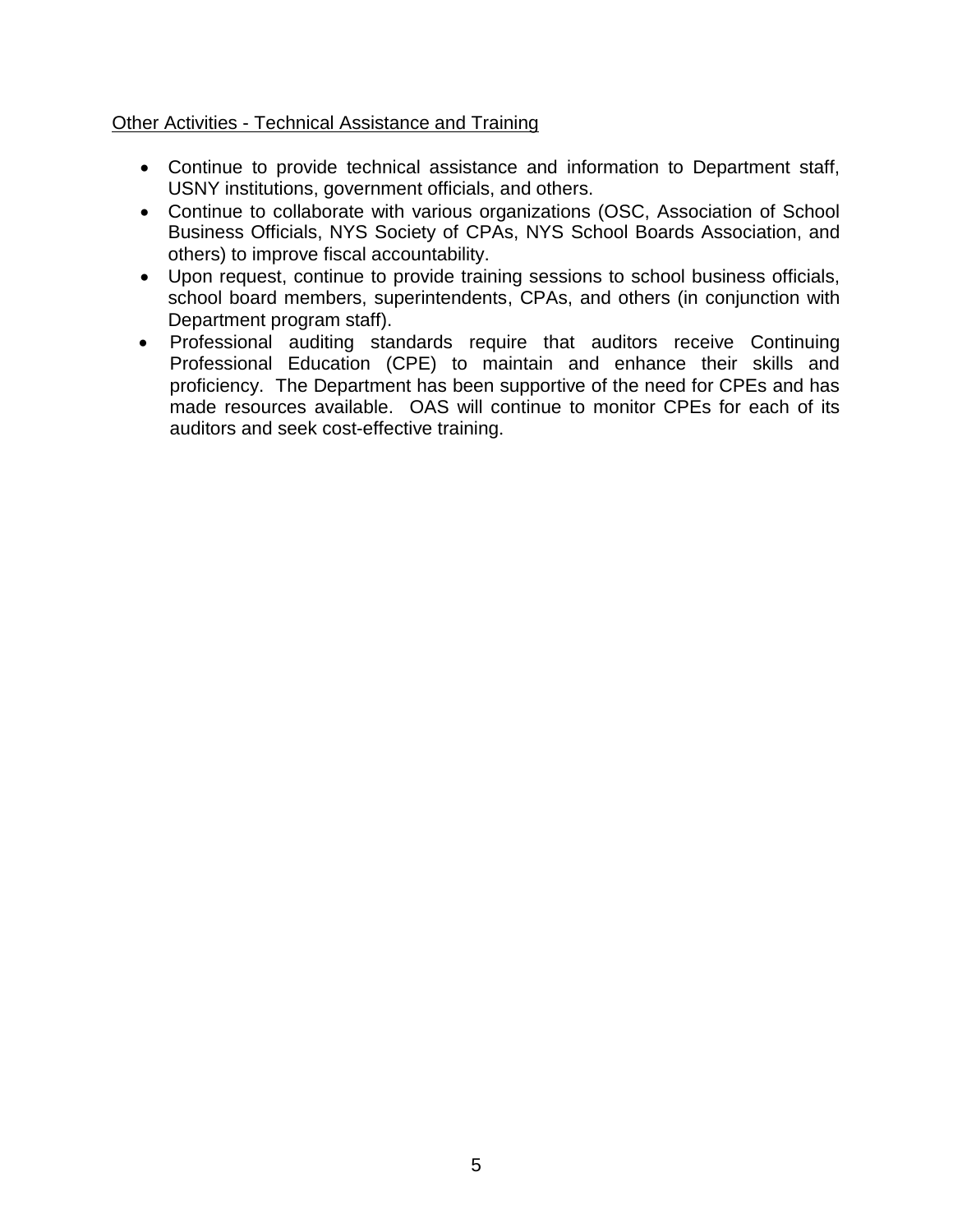Attachment II

# AUDIT PLAN

July 1, 2016 Through June 30, 2017

# June 2016

**The University of the State of New York The State Education Department Office of Audit Services Albany, New York 12234**

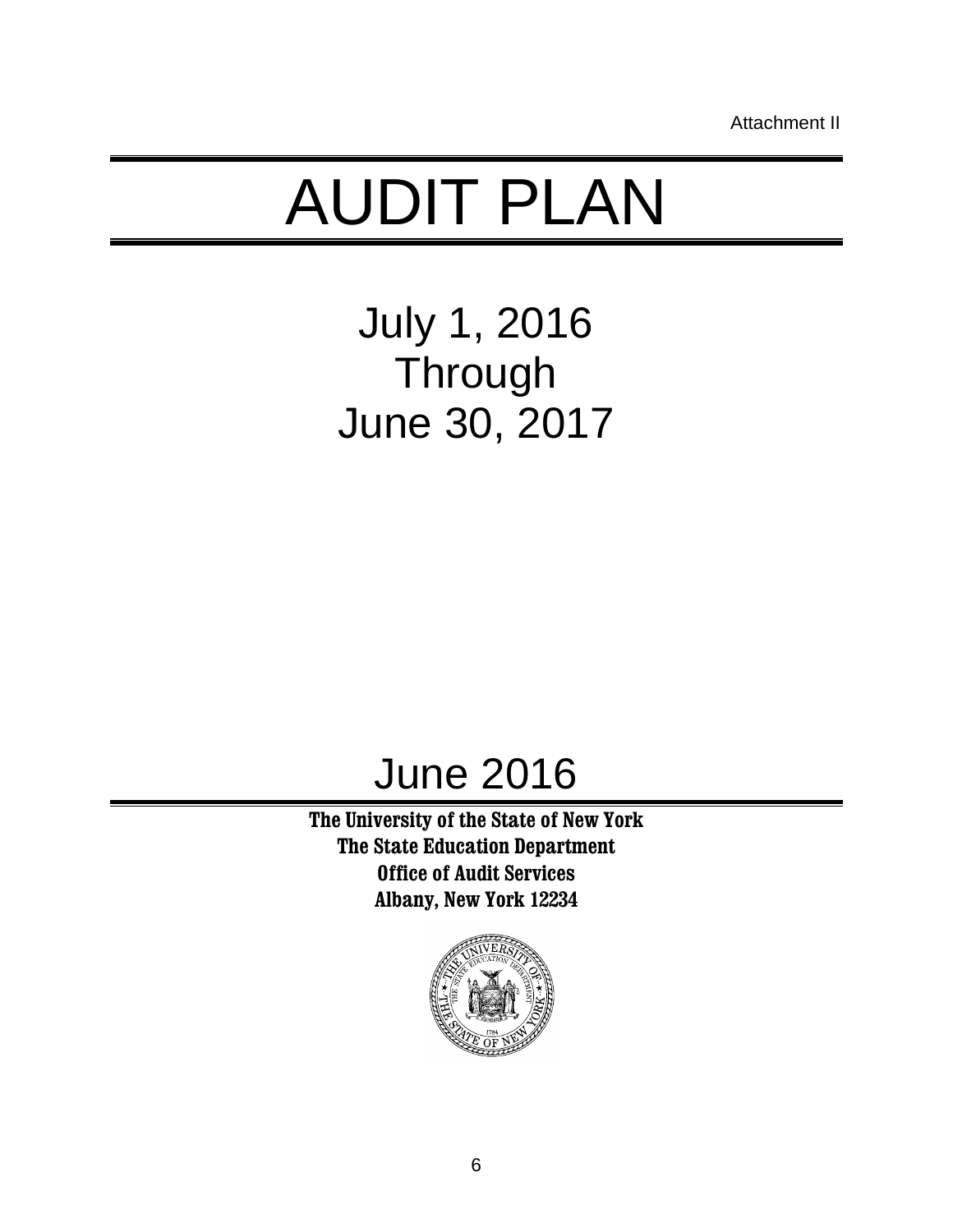# **Executive Summary**

This Audit Plan (Plan) defines the initiatives the Office of Audit Services (OAS) plans to pursue during the period July 1, 2016 through June 30, 2017. In developing the Plan, consideration was given to State Education Department (Department) executive managers' input and requests for audits, coverage provided by other audit organizations, audit staff and information from the Department's risk assessment. The audit areas are outlined in the following pages.

OAS conducts audits of external providers of services in accordance with Government Auditing Standards issued by the Comptroller General of the United States. Internal audits of Department programs, activities and functions are conducted in accordance with the International Standards for the Professional Practice of Internal Auditing. The audits focus on assessing risk, compliance and identifying improvement opportunities. The audits result in written reports that are provided to the auditee and appropriate Department managers and staff. External audits are also presented to the Regents Committee on Audits/Budget and Finance, representatives of the Office of the State Comptroller (OSC), and the Division of the Budget.

OAS anticipates having 14 audit professionals, and one support staff to address the priorities and activities defined by this Plan. If additional audit staff becomes available, OAS will assess priorities and use the resources to expand to those areas with limited or no audit coverage. Likewise, as special audit requests arise, some initiatives in this Plan will be dropped or rescheduled for future years.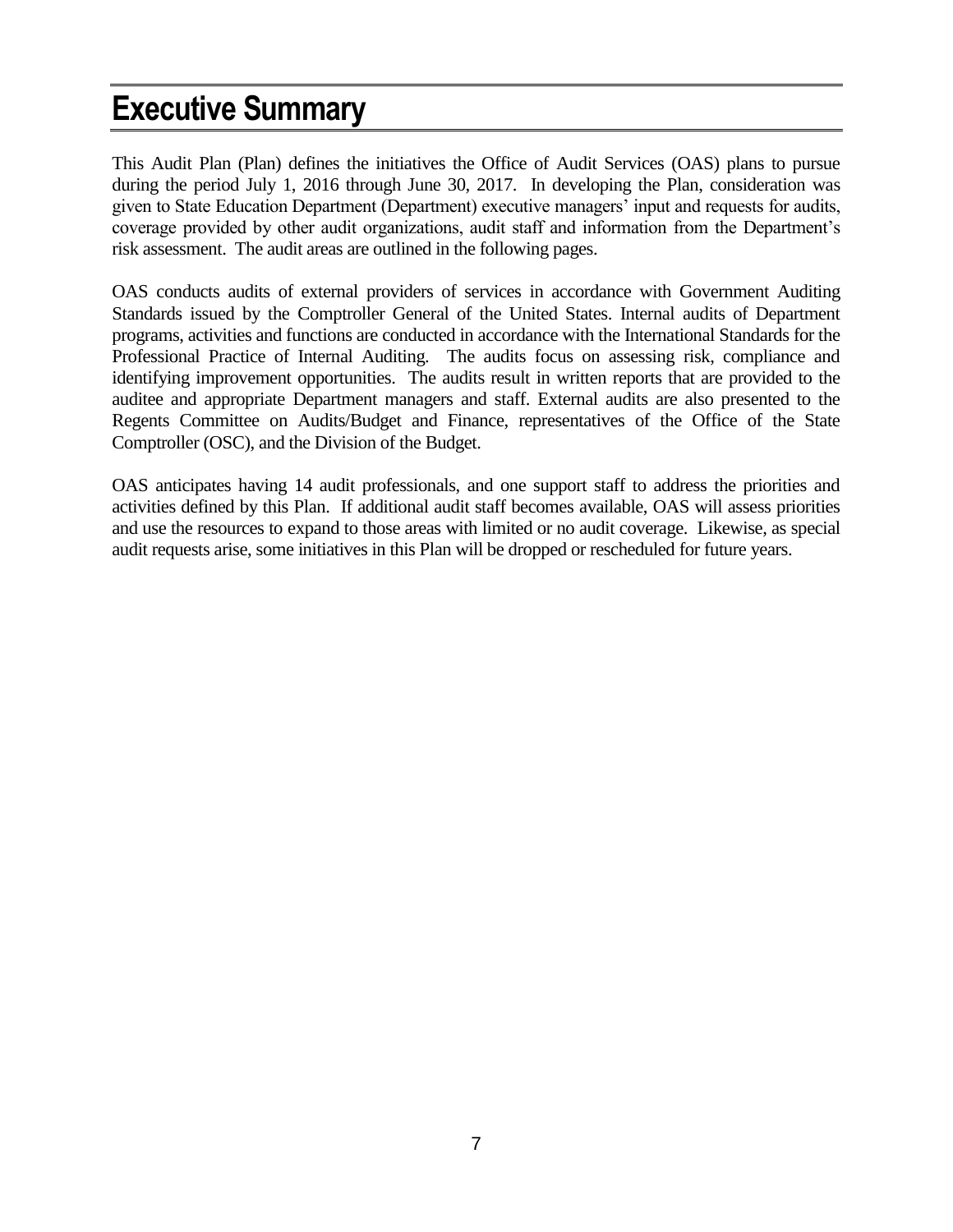# **Areas Recommended for Audit Based on Expected Staffing July 1, 2016**

### Audits of School Districts/BOCES/Charter Schools

- Employment Preparation Education (EPE) Program The audits will determine if EPE funds were used exclusively for EPE programs; if the programs were conducted in compliance with applicable laws, rules and regulations; if the program has the necessary supporting documentation/files; if reported contact hours are accurate; and if EPE service providers have the necessary certifications.
- Data Reliability Audit Audits will focus on graduation rates and attendance rates reported to the Department by districts/schools. Audits will examine district records to ensure that they support the rates reported.
- Re-evaluation of Charter Schools The New York State Board of Regents, through its administrative body, the New York State Education Department, is authorized to oversee and monitor each charter school authorized by the Regents in all respects, including the right to visit, examine and inspect the charter school and its records. Audits will ensure that each charter school is in compliance with all applicable laws and regulations, and the terms and conditions of the Charter.
- Smart School Bond Act of 2014 Audits will examine the reliability of expenditure data that has been submitted by districts for expenses incurred in implementing their approved Smart Schools Investment Plans.

### Community Based Organizations Recipients of Federal Funds

• 21<sup>st</sup> Century Title IV Funds – The Department is the pass-through organization that has oversight responsibilities for these federal funds. Audits will focus on community based organizations that are at risk of claiming reimbursement for inappropriate expenditures and lack accounting systems to appropriately account for the funds.

### Internal Audit of Department Operations

- Internal Controls Certification The Department is required to maintain adequate internal controls over the payment process to support the validity of the agency claim certification for processing payments. Each year, the State Comptroller will require agency heads to assess the internal controls for one or more specified area(s) each year.
- Accounts Receivable Receipts Audits will focus on understanding the policies and procedures related to cash receipts within the Department and determining whether amounts collected are recorded accurately and timely. The transaction testing will ensure controls are adequate; transactions are adequately supported and reported; and the segregation of duties throughout the revenue recognition process is appropriate.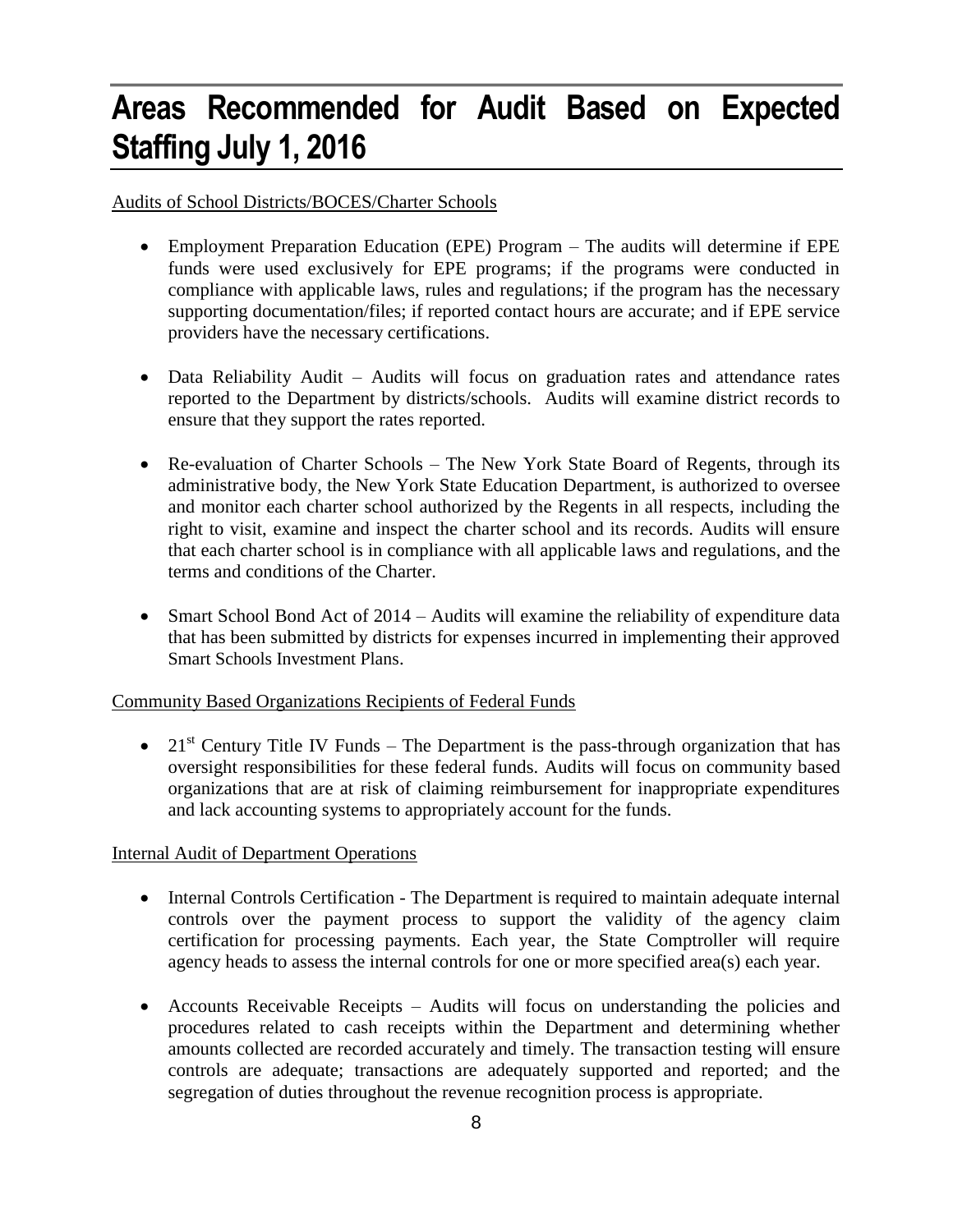- ACCES Maintenance and Transportation The audit will ensure adequate policies and procedures are in place for the Department's review and approval of payments made to consumers.
- Smart Schools Bond Act Audit will ensure there are adequate policies and procedures related to the Smart Schools Bond Act and determine whether the processes in place are appropriate, the approval process of districts' Smart Schools Investment Plans are timely and efficient, and all related requirements are satisfied to receive funds.

### Fraud, Waste, and Abuse Hotline Follow-up

Continue to follow-up on complaints or refer to appropriate office or agency.

### Review of Financial Statements, Single Audit Reports, and Other Fiscal Data

- Financial Statements and Single Audit Reports financial condition, and compliance with reporting requirements. A management decision is issued by OAS on behalf of the Department for all applicable single audit findings.
- Other analyses of school districts, charter schools, and colleges and universities are provided upon request from Department staff.
- Collection and review of corrective action plans issued by school districts and BOCES in response to audits.

### Other Activities - Technical Assistance and Training

- Continue to provide technical assistance and information to Department staff, USNY institutions, government officials, and others.
- Continue to collaborate with various organizations (OSC, Association of School Business Officials, NYS Society of CPAs, NYS School Boards Association, and others) to improve fiscal accountability.
- Upon request, continue to provide training sessions to school business officials, school board members, superintendents, CPAs, and others (in conjunction with Department program staff).
- Professional auditing standards require that auditors receive Continuing Professional Education (CPE) to maintain and enhance their skills and proficiency. The Department has been supportive of the need for CPEs and has made resources available. OAS will continue to monitor CPEs for each of its auditors and seek cost-effective training.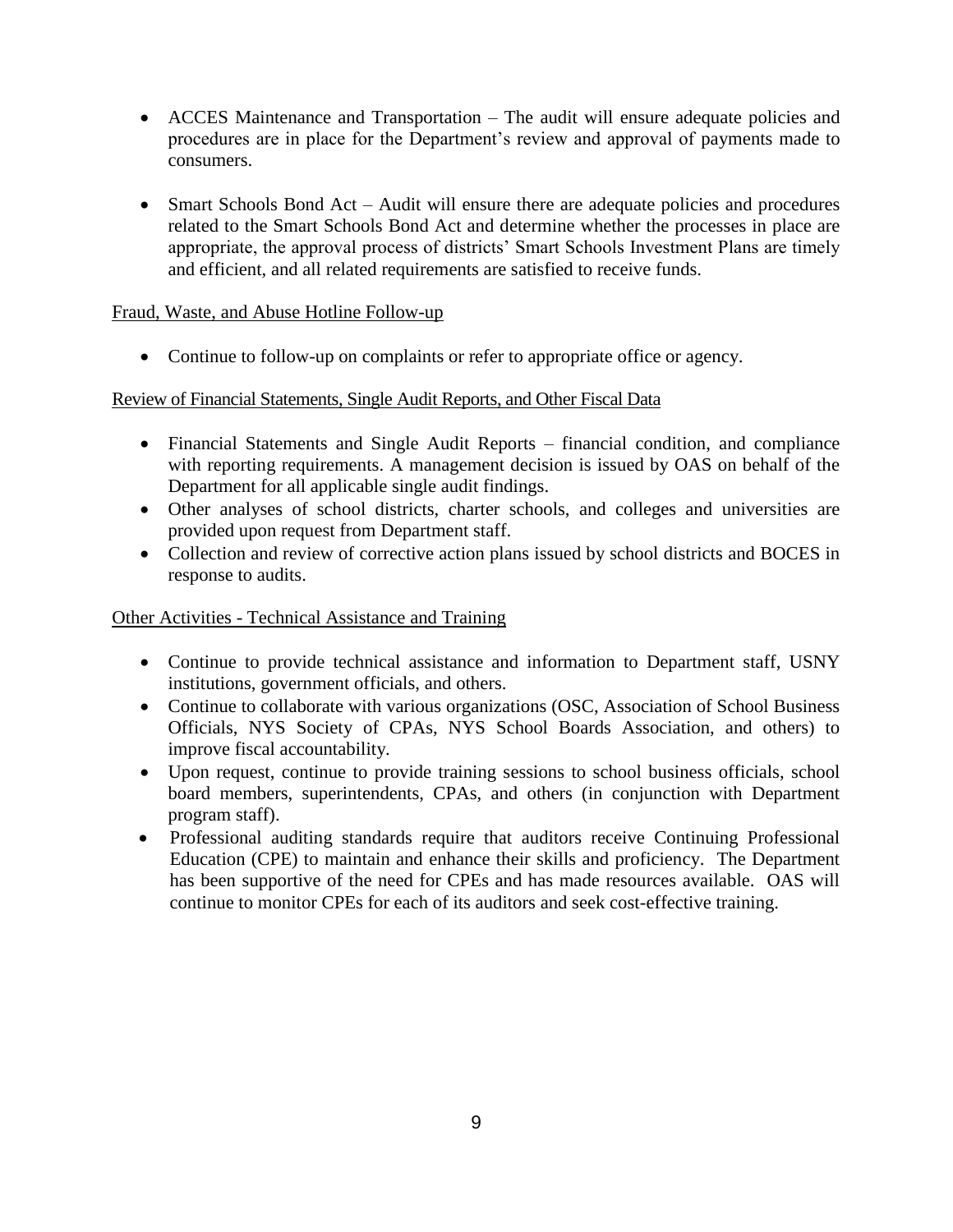# **Audits of School Districts/BOCES/Charter Schools**

### **Introduction**

The Department has the responsibility of administering both federal and State funding to education agencies in New York State, including school districts, BOCES, charter schools and institutes of higher education. This responsibility entails the Department monitoring the activities of funding recipients to ensure that federal or State awards are used for authorized purposes in compliance with laws, regulations, contracts or grant agreements. This plan includes audits of both federal and State funding to school districts, BOCES, and charter schools. The Plan calls for audits of the Employment Preparation Education Program (EPE), the accuracy of student data reliability, charter schools, and Smart Schools Bond Act of 2014.

### **Audit Areas**

### Employment Preparation Education (EPE) Program

Historically, audits of this program showed significant noncompliance by providers and have resulted in millions of dollars of disallowance. The audit will determine if EPE funds were used in compliance with applicable laws, rules and regulations. The program area identified locations that were problematic and required further review.

The OAS plans to conduct two EPE audits that will examine financial records and documentation to support the total amounts received by providers in EPE aid.

#### Data Reliability

Collected student data provides critical information to school leaders, policy makers, parents, and the public. Therefore, it is essential that adequate controls be in place to ensure student data is accurate and valid. Audits will focus on graduation and attendance rates reported to the Department by districts/schools.

The OAS plans to conduct two audits that will examine district records to ensure that they support the rates reported.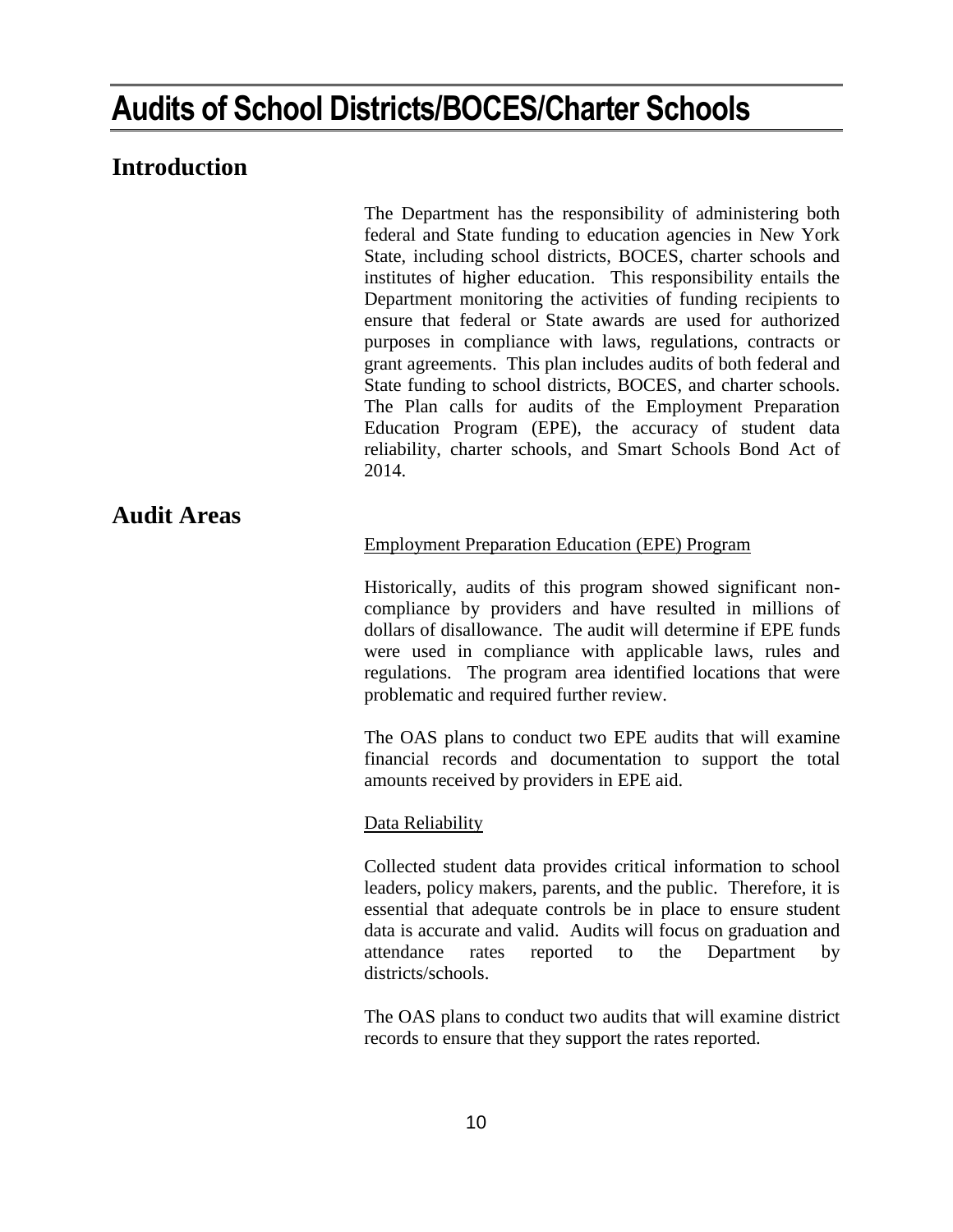### Charter Schools

During the re-evaluation process for Charter Schools, it is important to ensure that each charter school is in compliance with all applicable laws and regulations, and the terms and conditions of the Charter to recommend continuance of the Charter. The OAS' Charter School Risk Assessment identified several Charter Schools for possible audits.

The OAS plans to conduct two audits of Charter Schools that will determine that governance is strong and operating in compliance with laws and regulations; fiscal controls are adequate; and that expenditures are appropriate and adequately documented.

#### Smart Schools Bond Act

The Smart Schools Bond Act of 2014 (SSBA) authorized the issuance of \$2 billion of general obligation bonds to finance improved educational technology and infrastructure. The SSBA requires that a Review Board review and approve districts' Smart Schools Investment Plans before any funds may be made available for the program. The audits will be conducted to ensure that actual expenditures are allowable based on approved Smart Schools Investment Plans consistent with regulations and guidance.

The OAS will conduct a risk assessment to identify four specific schools to audit once the funding is disbursed and claims are received.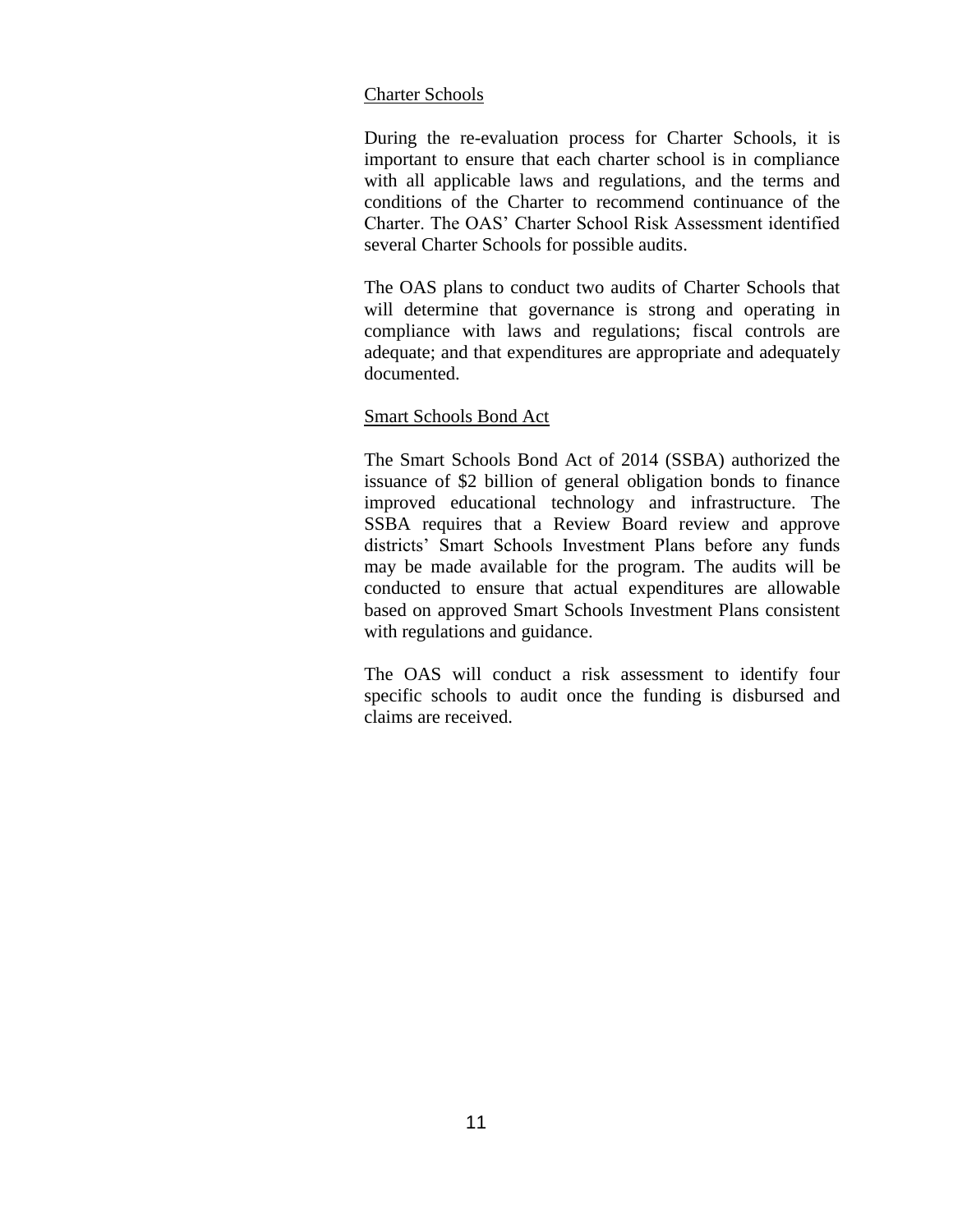# **Community Based Organizations**

### **Introduction**

The Department is the organization that has oversight responsibilities for these federal 21<sup>st</sup> Century Title IV funds. The request for oversight from the federal government of this program has recently increased because previous audits have led to significant disallowances.

### **Audit Areas**

### 21<sup>st</sup> Century Community Learning Center Title IV Funds

Previous audits issued by the OSC have identified serious instances of disallowed funding provided to community based organizations. These audits have identified occurrences of lack of documentation to support reimbursements claimed and inappropriate use of funds. The Student Support Services Office's risk assessment identified several organizations as high risk for claiming reimbursement for inappropriate expenditures and lacking accounting systems to appropriately account for the funds.

Two audits of community based organizations that receive funds for after school activities will be audited under this Plan. The focus of the audits will be to ensure that expenditures reimbursed were appropriately documented and consistent with federal and State requirements.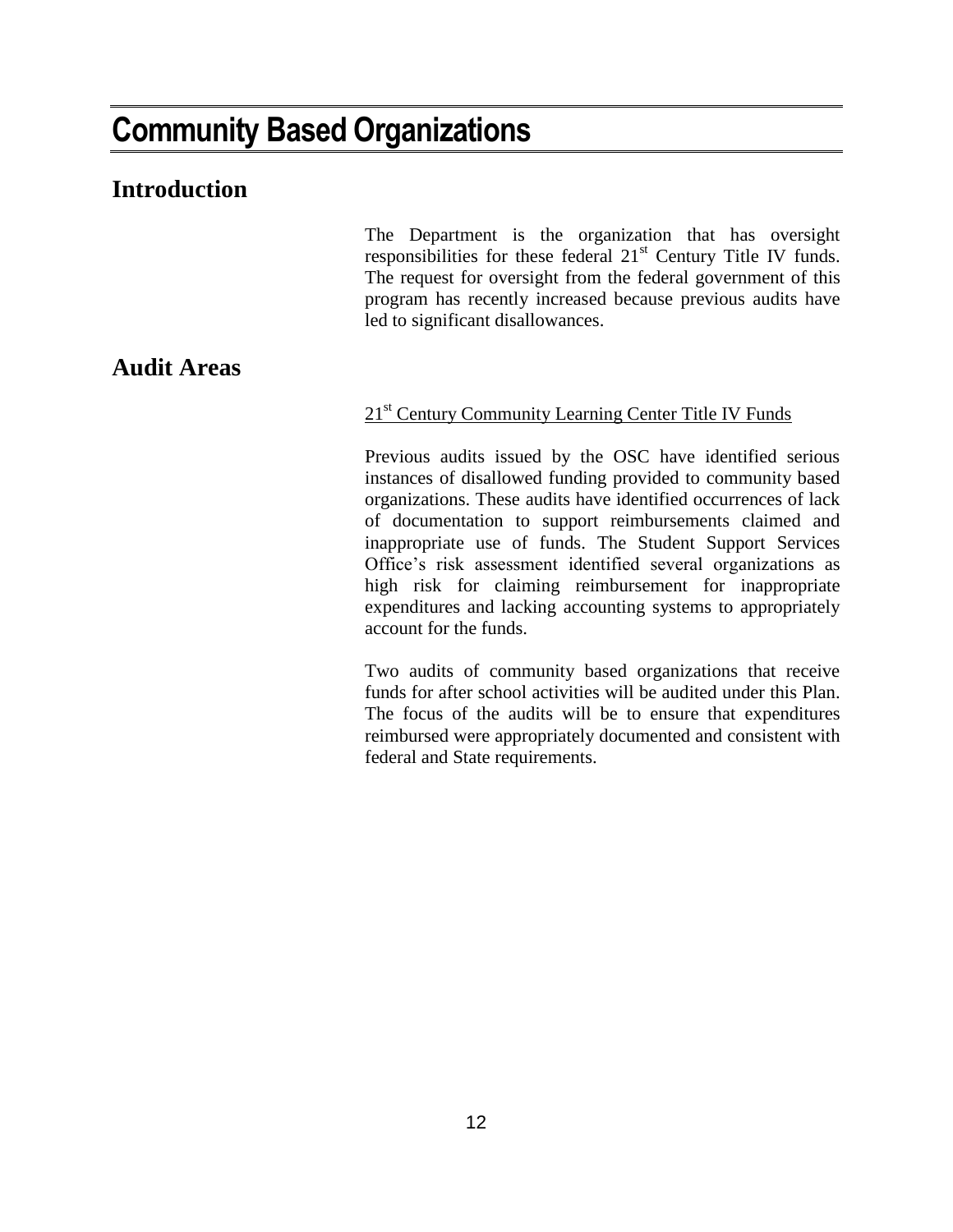# **Internal Audit**

### **Introduction**

OAS is responsible for conducting internal audits of Department programs, activities, and functions. Planning of internal audit initiatives is based on input from Department executive managers and other government audit agencies as a result of audit(s) conducted of the Department. In addition, OAS, in conjunction with the internal control officer, conducts a risk assessment of Department offices, key functions and processes, which may be used to determine the areas to audit.

### **Audit**

#### Internal Controls Certification

Annually, the Department is required to certify the established system of internal controls over the Department's payment process to the OSC. The internal auditor will complete the review for certification by the April 30, 2017 due date.

#### Accounts Receivable Receipts

Various program areas within the Department (i.e. Fiscal Management, Office of Professions, and Office of Higher Education) are responsible for the receipt of payments to Department accounts and at times, providing follow-up where funds are due.

The audit will review the adequacy of controls over cash receipts and account reconciliation. In addition, we will ensure proper procedures are in place between program areas receiving and depositing funds including the time elapsed to process the funds.

#### ACCES Maintenance and Transportation

The audit will ensure adequate policies and procedures are in place for the Department's review and approval of payments made to consumers.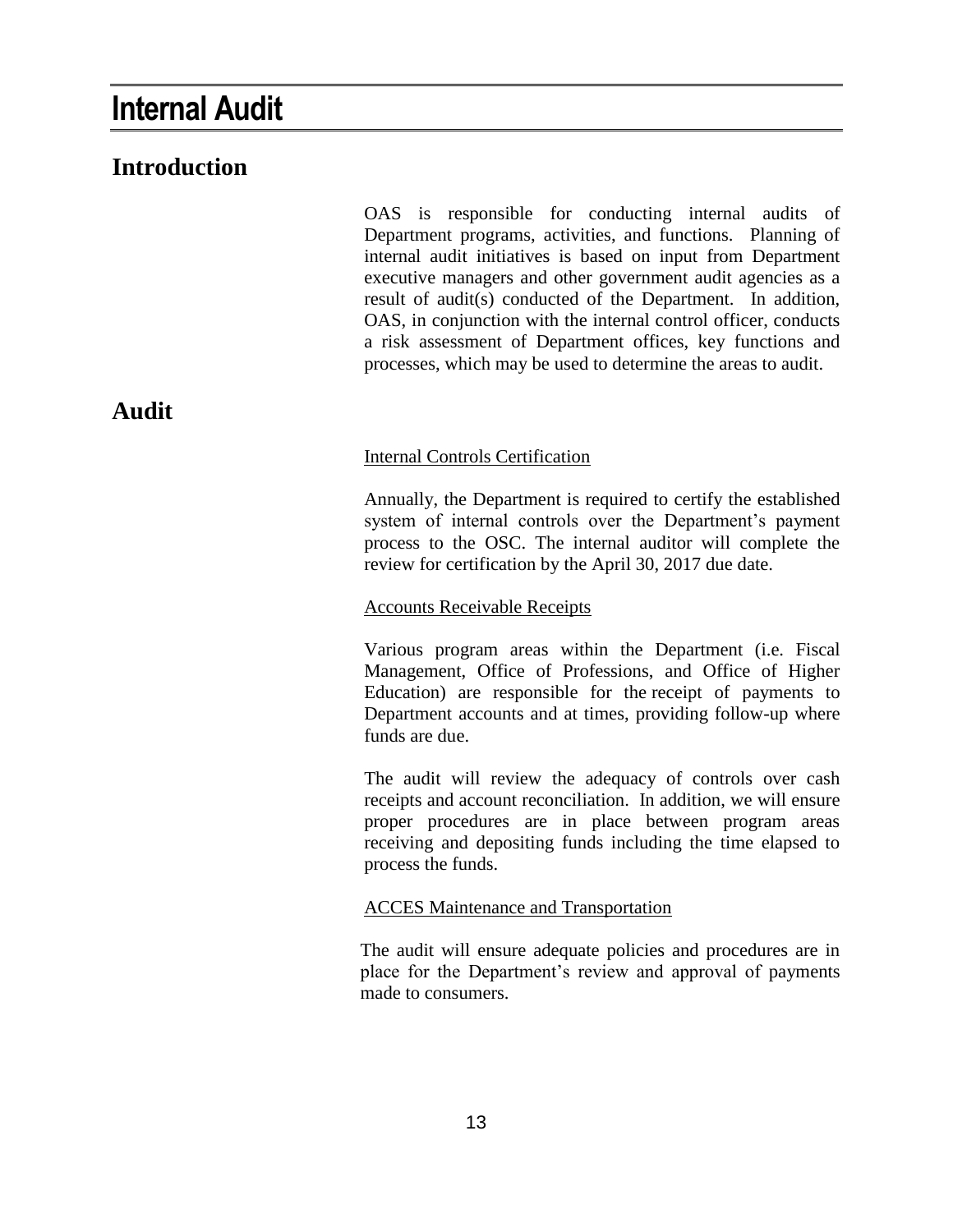#### The Smart Schools Bond Act

The Smart Schools Bond Act (SSBA) passed in the 2014-15 Enacted Budget, authorized the issuance of \$2 billion of general obligation bonds to finance improved educational technology and infrastructure to improve learning and opportunity for students throughout the State. The SSBA requires that a Review Board review and approve districts' Smart Schools Investment Plans before any funds may be made available for the program.

The audit will ensure adequate policies and procedures are in place for the Department's review and approval of districts' Smart Schools Investment Plans.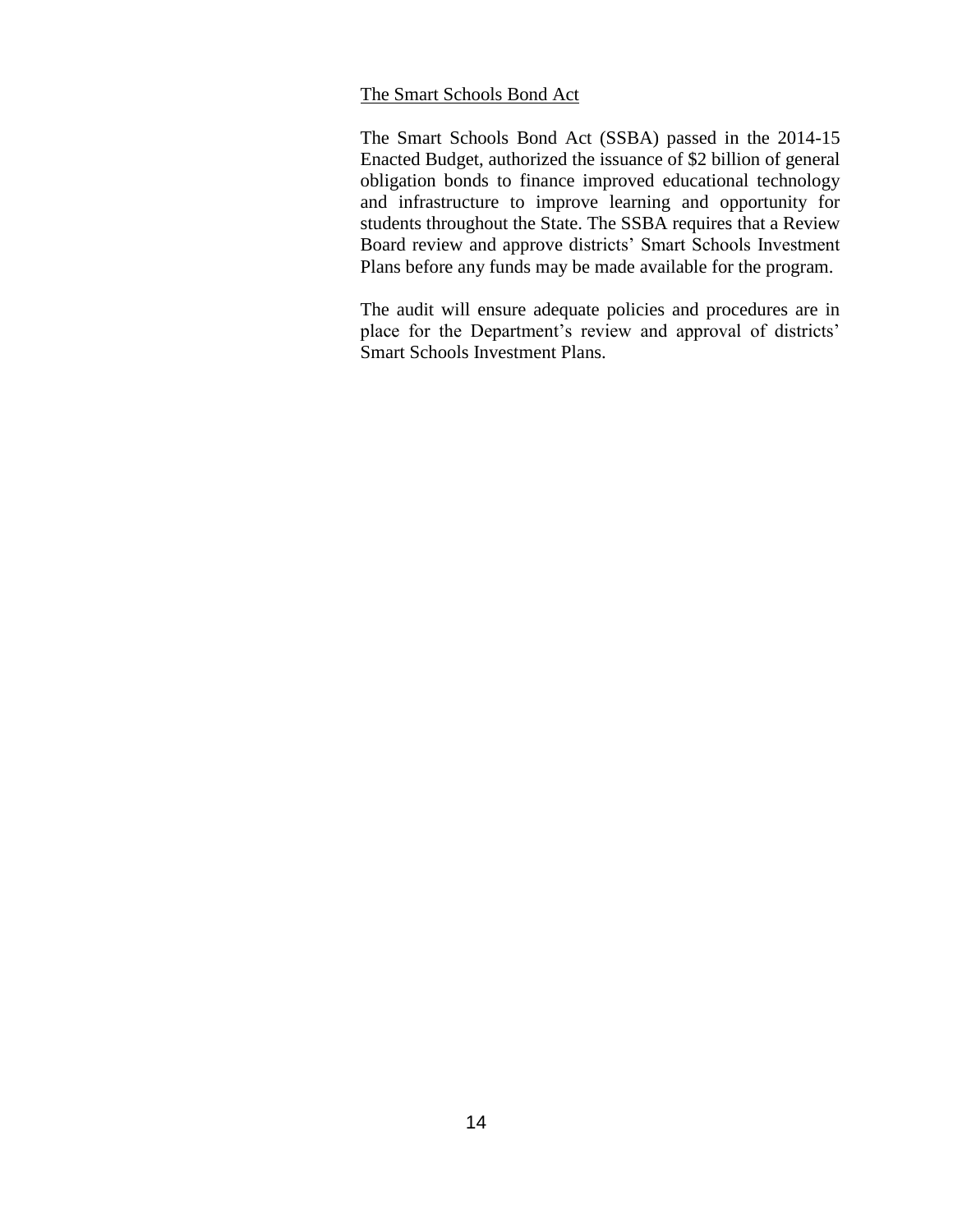# **Fraud, Waste, and Abuse**

# **Introduction**

OAS is the initial contact point for any complaints received on the Department's Fraud, Waste, and Abuse Hotline. This plan calls for a continuation of this function. This could entail a follow-up to the complaint, which may or may not lead to an audit, or a referral to the appropriate office or agency.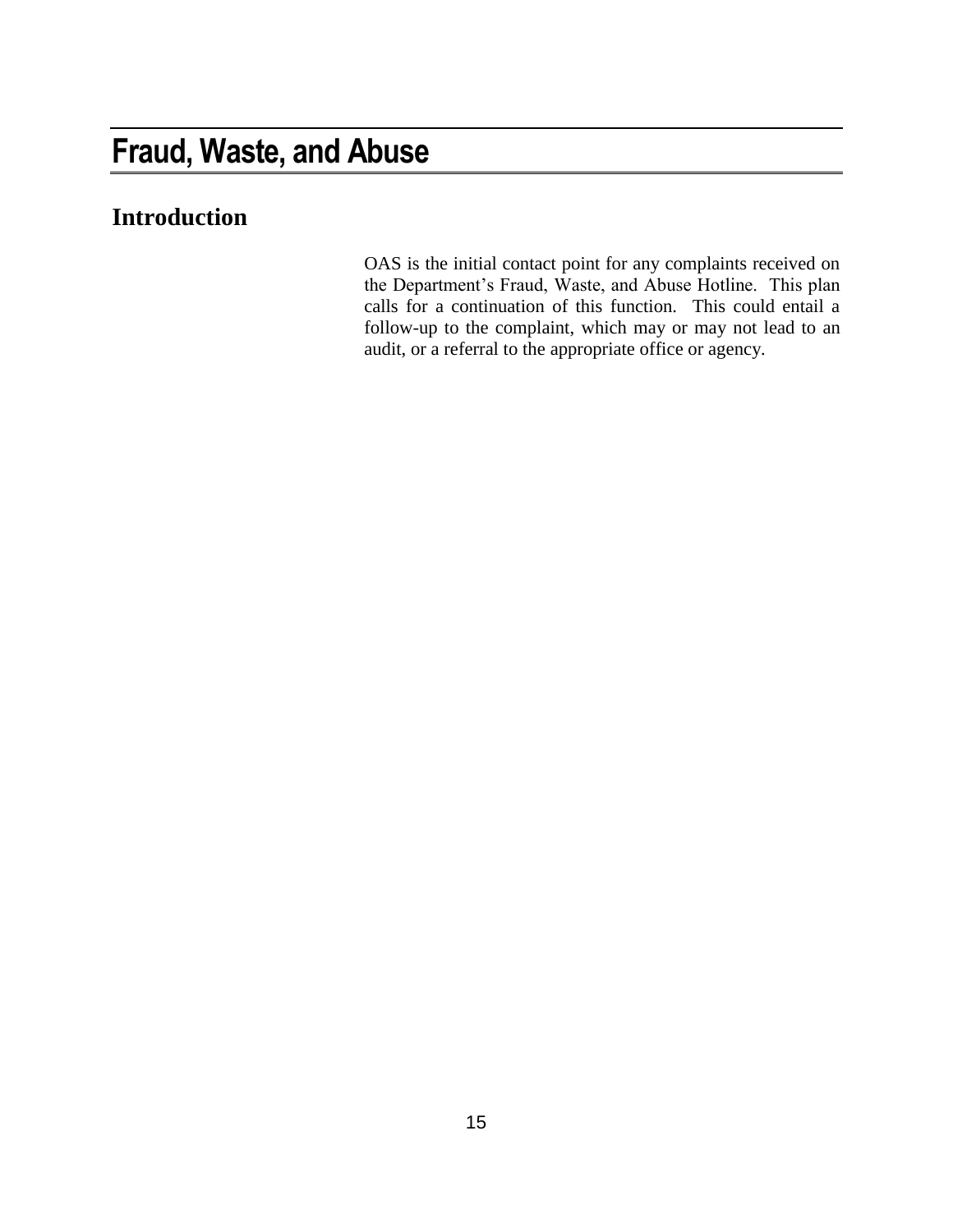# **Review of Financial Statements, Single Audit Reports, and Other Fiscal Data**

### **Introduction**

Districts, BOCES, charter schools, private colleges and universities, and certain non-profit organizations are required to submit audited financial statements and, where applicable, audits required by the federal Single Audit Act (Uniform Grants Guidance). OAS receives, processes, and reviews over 1,500 reports annually.

### **Areas of Review**

#### Financial Statements and Single Audit Reports

Each report is reviewed to assess the following:

- Financial condition of the institution.
- Quality, accuracy, and completeness of the audit reports.
- Significance of any reported management control weaknesses.
- Compliance with the requirements of the Uniformed Grants Guidance and the adequacy of management's action related to any single audit findings, where appropriate.
- Accuracy of key ST-3 data used for State aid and reporting purposes for districts.

The financial statements of each district are evaluated to assess its financial condition, compliance with GASB 34, and the Department's Audit Reference Manual.

OAS provides a significant compliance function for the Department by issuing a determination (management decision) for all applicable single audit findings identified in audits of sub-recipients.

#### **Other Fiscal Data**

The financial statements of all private colleges and universities in New York State are analyzed to determine the financial strength of the institution. In addition, financial projections for start-up colleges and proprietary schools are analyzed for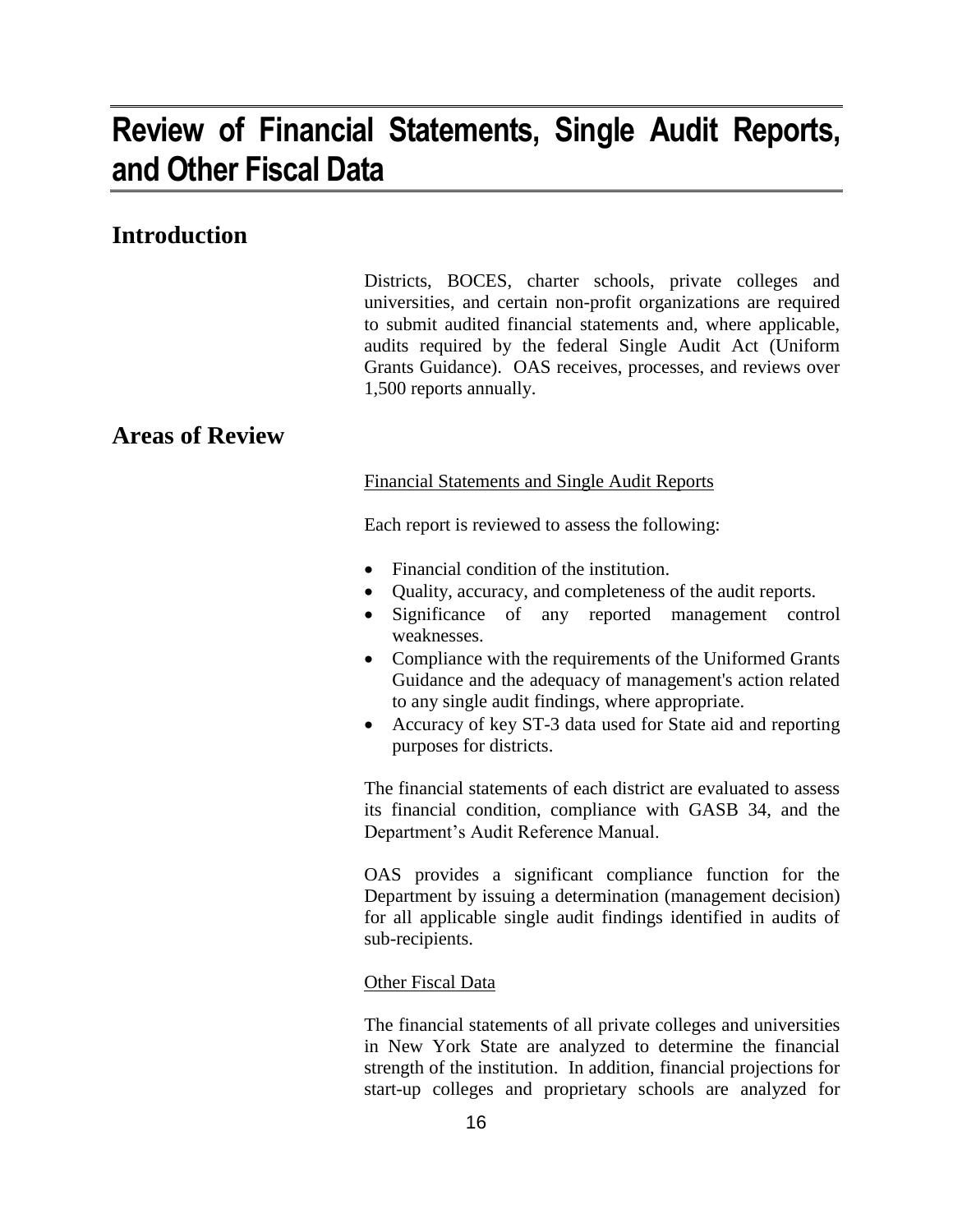reasonableness and information is provided to the Office of Higher Education to assist in evaluating financial viability and the reasonableness of projections. In some cases, the colleges and proprietary schools are required to submit budgets and quarterly reports that are reviewed and commented on. When appropriate, OAS may participate in on-site reviews and hearings. Similarly, charter schools are also required to submit budgets that are reviewed for reasonableness.

#### Collection and Review of Corrective Action Plans

The school district financial accountability regulations require that each school district and BOCES file a corrective action plan to address findings contained in audit reports. The corrective action plan must be approved by their board and submitted to the Department. OAS collects and reviews these plans.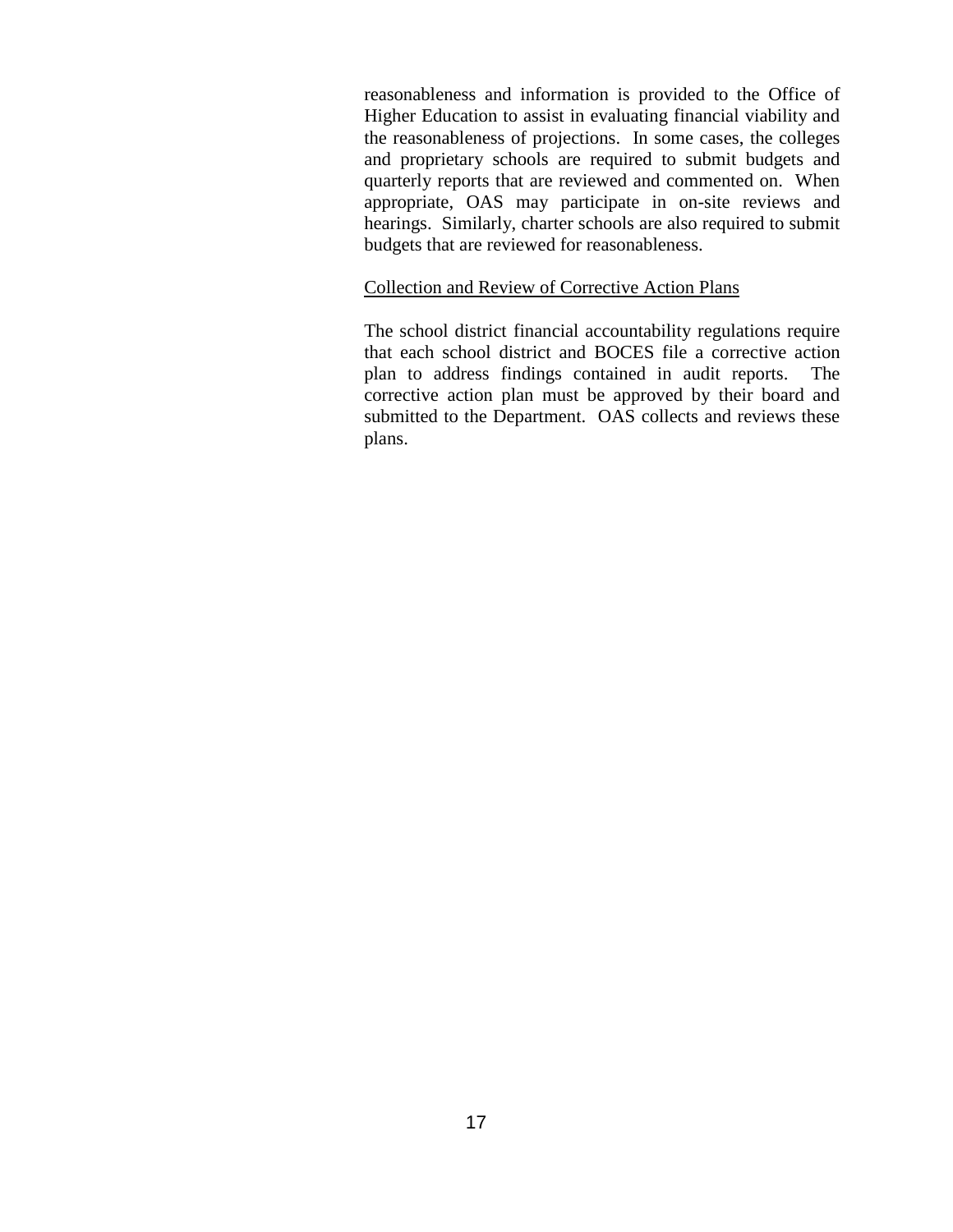# **Other Activities**

### **Introduction**

OAS has developed an expertise in many areas of Department operations, and as a result, is called upon to provide technical assistance to other Department staff, school district personnel, CPAs, and others.

### Technical Assistance

OAS will continue to provide technical assistance and information to Department staff, USNY institutions, government officials, and others.

### Partner with Organizations

OAS will continue to collaborate with organizations such as the Office of the State Comptroller, Association of School Business Officials, NYS Society of CPAs, NYS School Boards Association, and others to improve fiscal accountability.

### Provide Training Sessions

OAS will continue to provide periodic training sessions to school business officials, school board members, superintendents, CPAs, and others (in conjunction with Department program staff).

### Continuing Professional Education (CPEs)

Professional auditing standards require that auditors receive continuing professional education to maintain and enhance their skills and proficiency. The Department has been supportive of the need for CPEs and has made resources available. OAS will continue to monitor CPEs for each of its auditors and seek cost-effective training.